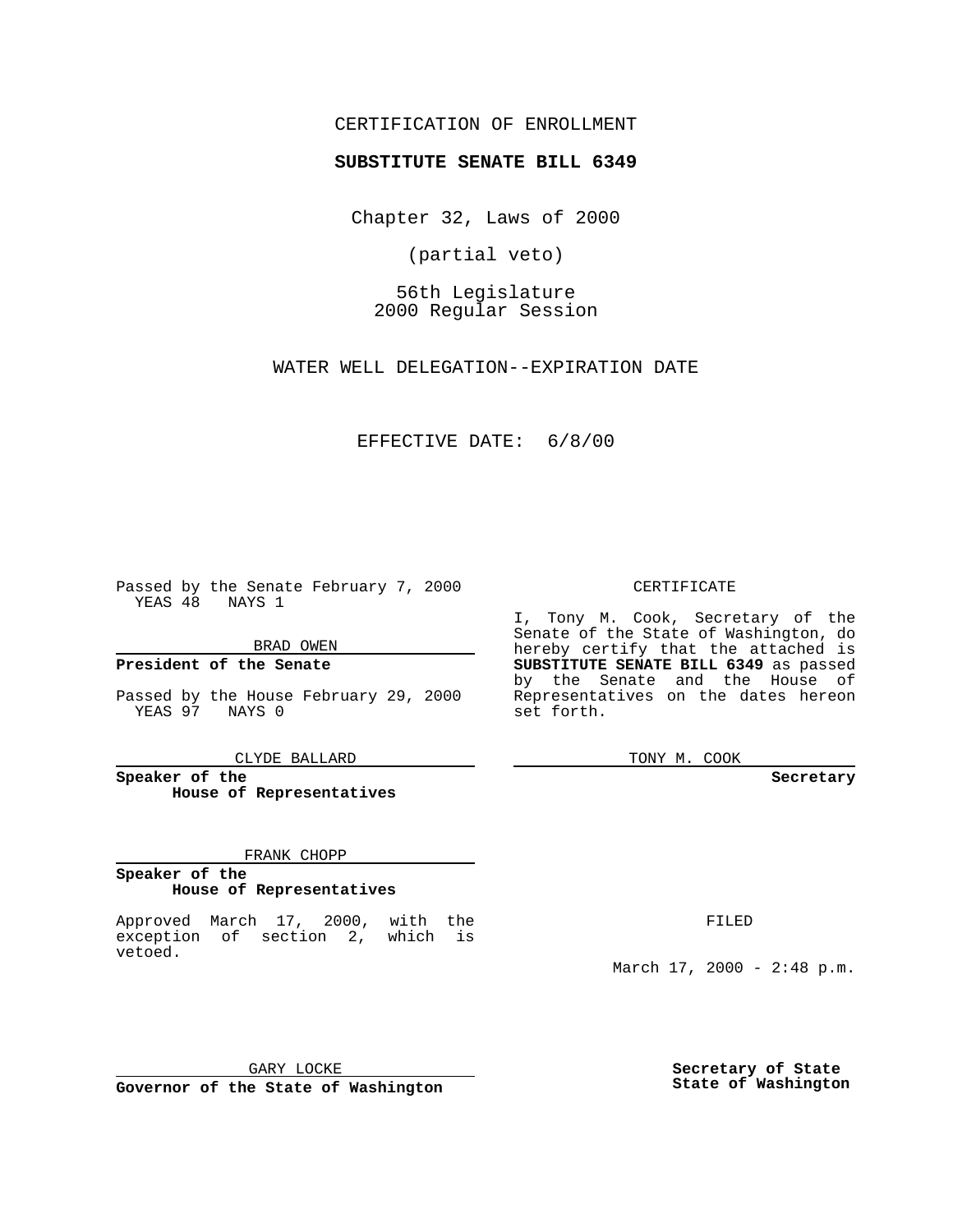# **SUBSTITUTE SENATE BILL 6349** \_\_\_\_\_\_\_\_\_\_\_\_\_\_\_\_\_\_\_\_\_\_\_\_\_\_\_\_\_\_\_\_\_\_\_\_\_\_\_\_\_\_\_\_\_\_\_

\_\_\_\_\_\_\_\_\_\_\_\_\_\_\_\_\_\_\_\_\_\_\_\_\_\_\_\_\_\_\_\_\_\_\_\_\_\_\_\_\_\_\_\_\_\_\_

Passed Legislature - 2000 Regular Session

**State of Washington 56th Legislature 2000 Regular Session**

**By** Senate Committee on Environmental Quality & Water Resources (originally sponsored by Senators Eide, Morton, Swecker, Prentice, Fraser, McAuliffe and Rasmussen)

Read first time 01/24/2000.

 AN ACT Relating to extending the expiration date of the water well delegation program; amending RCW 18.104.043; and providing an expiration date.

BE IT ENACTED BY THE LEGISLATURE OF THE STATE OF WASHINGTON:

 **Sec. 1.** RCW 18.104.043 and 1996 c 12 s 2 are each amended to read as follows:

 (1) If requested in writing by the governing body of a local health district or county, the department by memorandum of agreement may delegate to the governing body the authority to administer and enforce the well tagging, sealing, and decommissioning portions of the water well construction program.

 (2) The department shall determine whether a local health district or county that seeks delegation under this section has the resources, capability, and expertise, including qualified field inspectors, to administer the delegated program. If the department determines the local government has these resources, it shall notify well contractors, consultants, and operators of the proposal. The department shall accept written comments on the proposal for sixty days after the notice is mailed.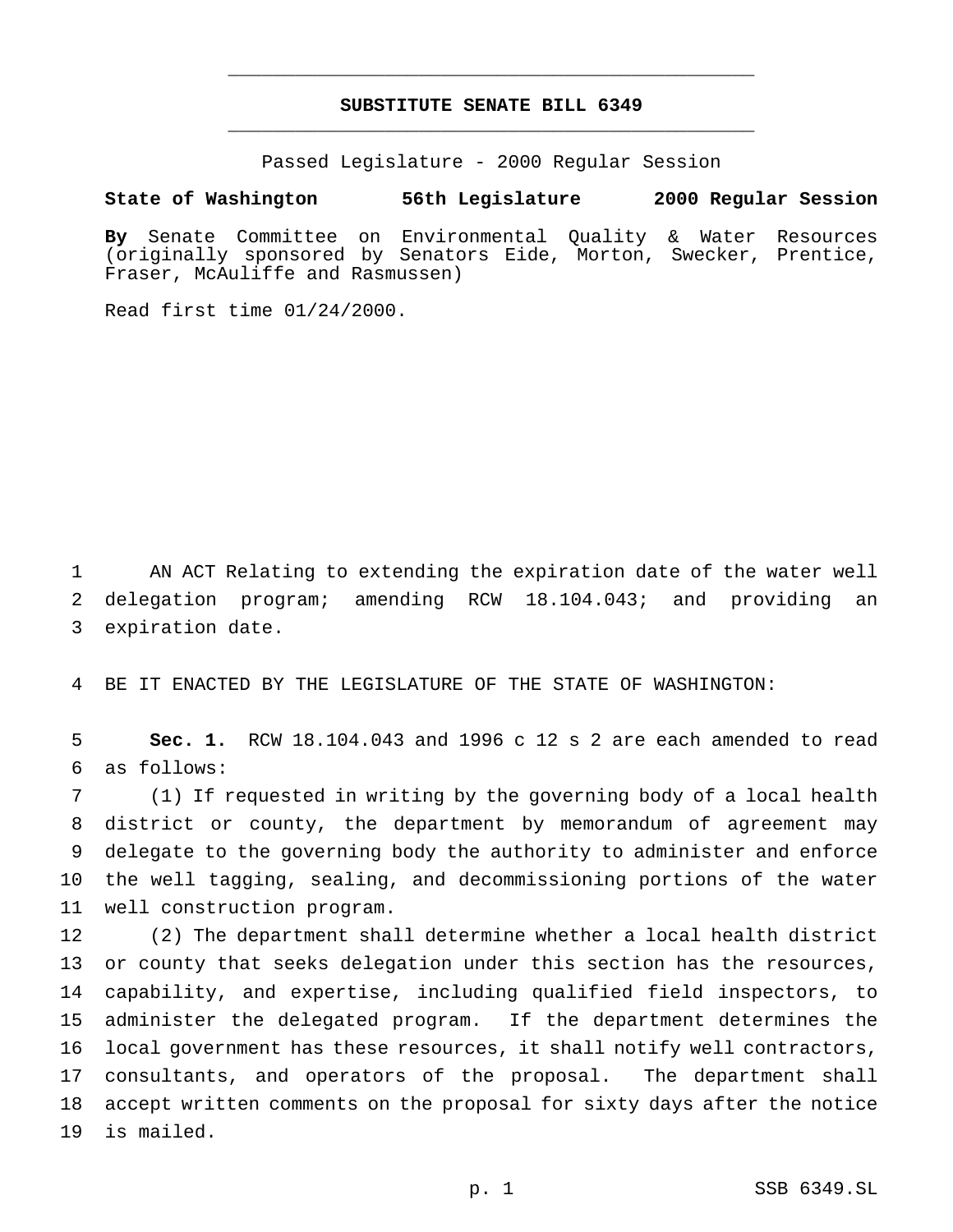(3) If the department determines that a delegation of authority to a local health district or county to administer and enforce the well sealing and decommissioning portions of the water well construction program will enhance the public health and safety and the environment, the department and the local governing body may enter into a memorandum of agreement setting forth the specific authorities delegated by the department to the local governing body. The memorandum of agreement shall provide for an initial review of the delegation within one year and for periodic review thereafter.

 (4) With regard to the portions of the water well construction program delegated under this section, the local governing agency shall exercise only the authority delegated to it under this section. If, after a public hearing, the department determines that a local governing body is not administering the program in accordance with this chapter, it shall notify the local governing body of the deficiencies. If corrective action is not taken within a reasonable time, not to exceed sixty days, the department by order shall withdraw the delegation of authority.

 (5) The department shall promptly furnish the local governing body with a copy of each water well report and notification of start cards received in the area covered by a delegated program.

 (6) The department and the local governing body shall coordinate to reduce duplication of effort and shall share all appropriate information including technical reports, violations, and well reports. (7) Any person aggrieved by a decision of a local health district or county under a delegated program may appeal the decision to the department. The department's decision is subject to review by the pollution control hearings board as provided in RCW 43.21B.110.

 (8) The department shall not delegate the authority to license well contractors, renew licenses, receive notices of intent to commence constructing a well, receive well reports, or collect state fees provided for in this chapter.

33  $((49)$  This section expires June 30, 2000.)

# 34 \*NEW SECTION. Sec. 2. RCW 18.104.043 expires June 30, 2006. **\*Sec. 2 was vetoed. See message at end of chapter.**

Passed the Senate February 7, 2000. Passed the House February 29, 2000. Approved by the Governor March 17, 2000, with the exception of certain items that were vetoed. Filed in Office of Secretary of State March 17, 2000.

SSB 6349.SL p. 2